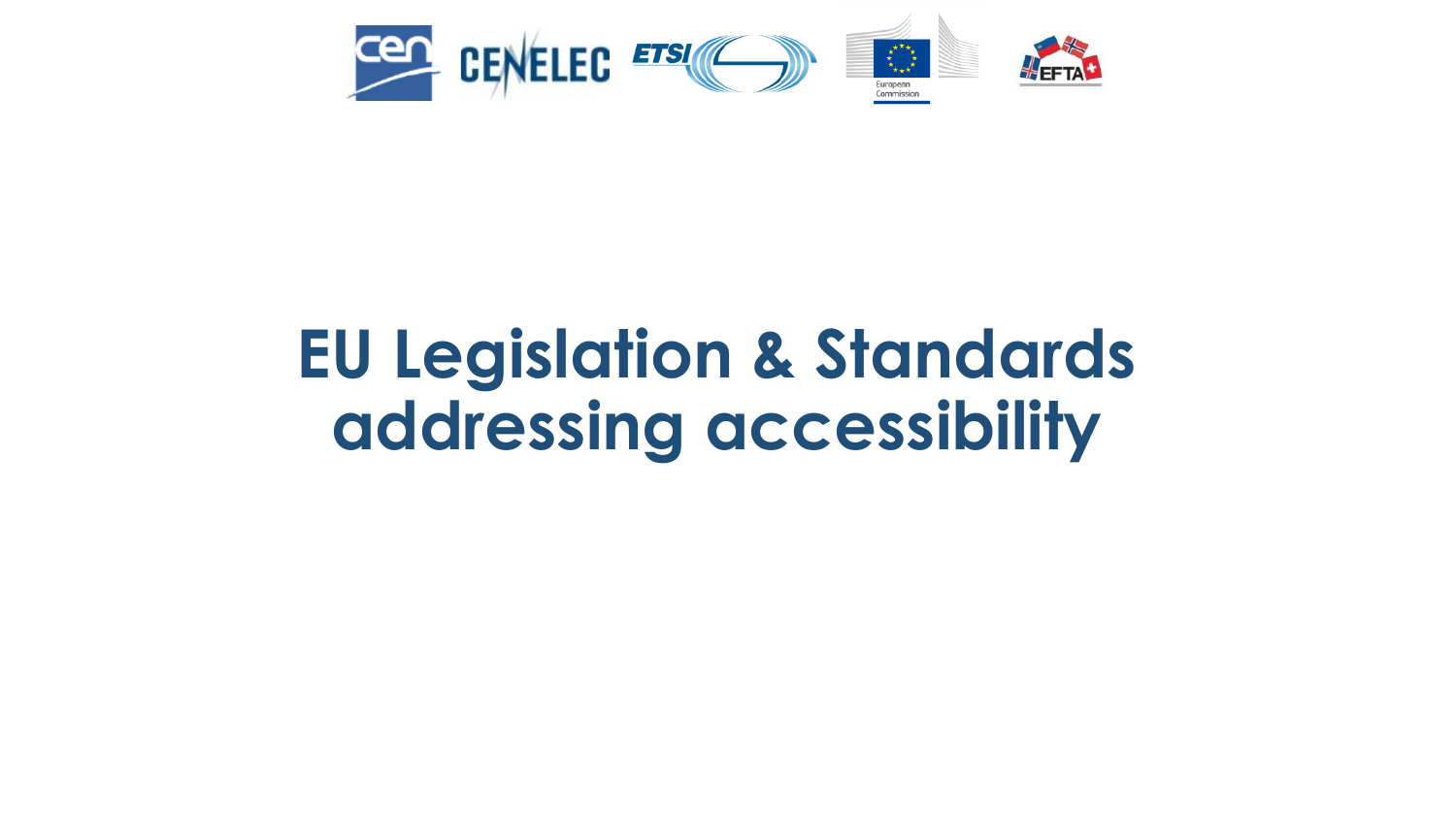### **Contents**

- ❖ **EU Web Accessibility Compliance and Legislation**
	- **EU Web Accessibility Directive**
	- **European Accessibility Act**
- ❖ **New Strategy for the Rights of Persons with Disabilities 2021- 2030**
- ❖ **Accessibility standards**
	- **CEN/CENELEC work**
	- **ETSI work**

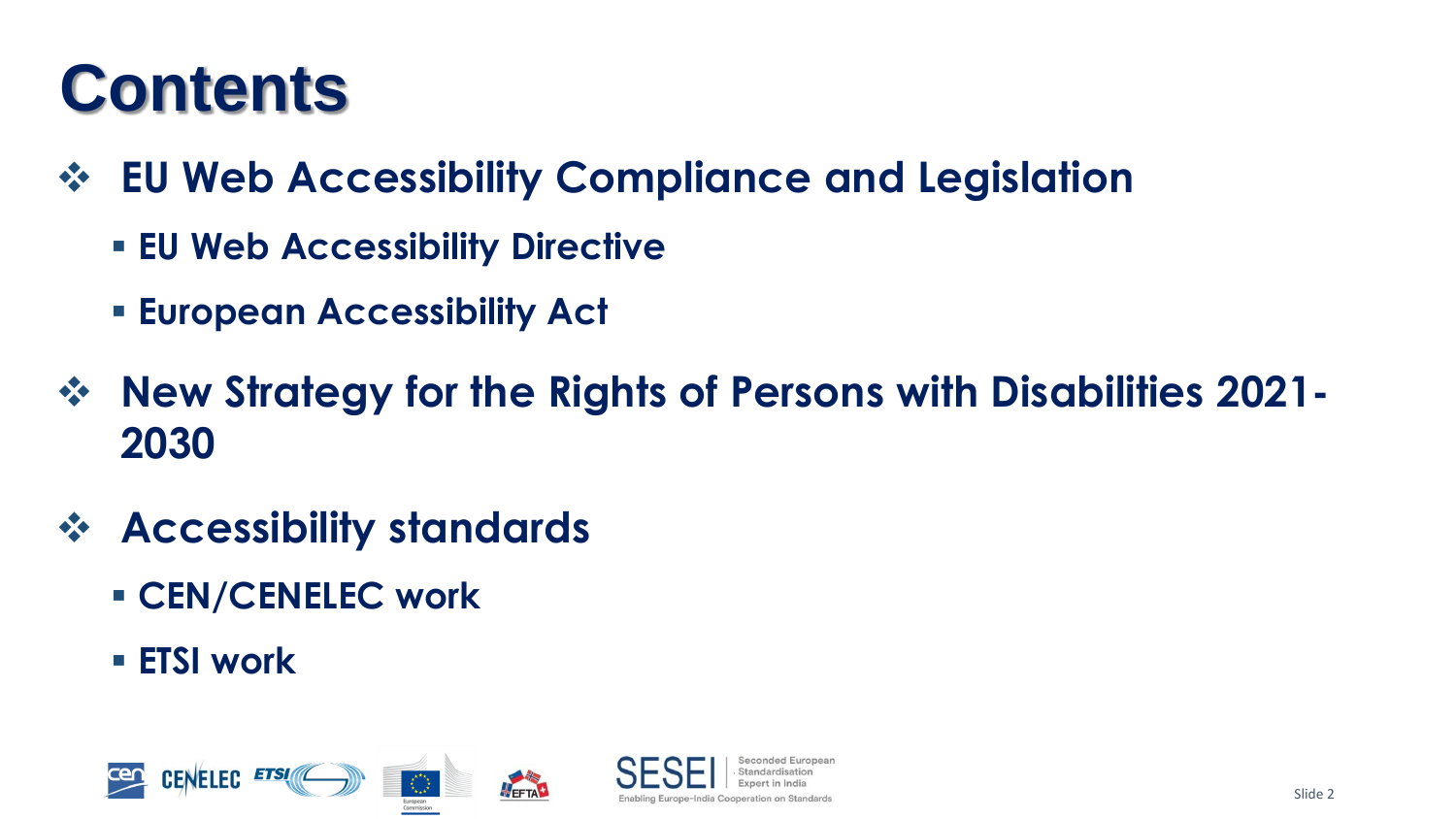# EU Web Accessibility Compliance and Legislation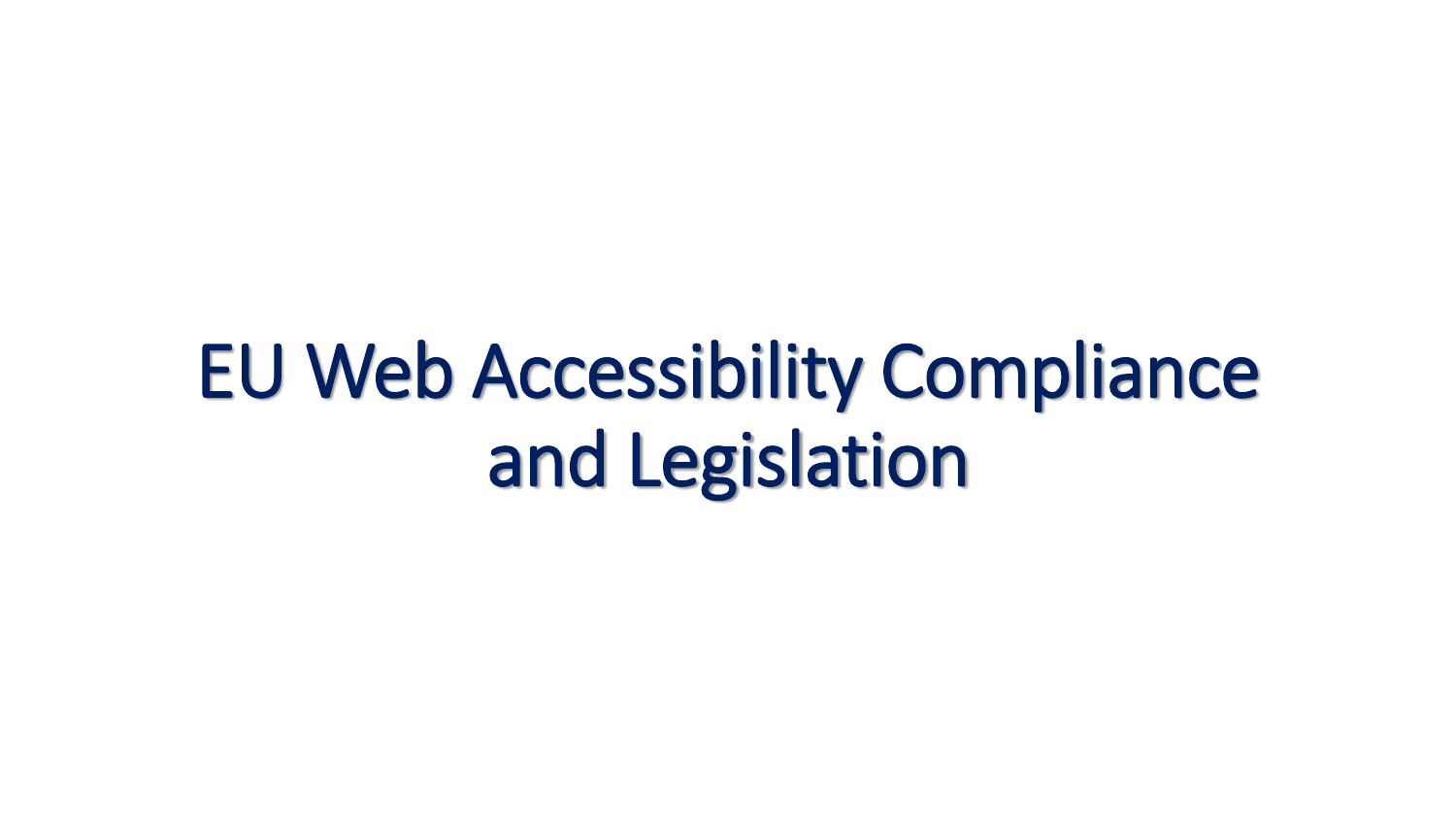# **EU Web Accessibility Directive**

- On October 26, 2016, the EU Parliament and the Council of the European Union passed the EU Web Accessibility Directive with aims to create a more [standardized](https://eur-lex.europa.eu/legal-content/en/TXT/?uri=CELEX%3A32016L2102) and harmonized framework around the accessibility of websites and mobile applications of public sector bodies.
	- To increase digital inclusion of persons with disabilities
	- To improve the functioning of the internal market by establishing common accessibility requirements
- **Four principles of accessibility are:**
	- **Perceivability:** information and user interface components must be presentable to users in ways they can perceive;
	- **Operability:** user interface components and navigation must be operable;

FETA

- **Understandability:** information and the operation of the user interface must be understandable; and
- **Robustness:** content must be robust enough to be interpreted reliably by a wide variety of user agents, including assistive technologies.
- On 12 August 2021, EC published an **[implementing](https://eur-lex.europa.eu/eli/dec_impl/2021/1339) decision on the harmonised standard** for websites and mobile applications that provides for the presumption of conformity with the Directive.
	- This decision updated the harmonised standard to be **EN 301 549 V3.2.1 [\(2021-03\)](https://www.etsi.org/deliver/etsi_en/301500_301599/301549/03.02.01_60/en_301549v030201p.pdf)**, which is in line with the most recent Web Content Accessibility Guidelines: WCAG 2.1.
- EC set up the Web [Accessibility](https://digital-strategy.ec.europa.eu/en/policies/wadex) Directive Expert Group (WADEX) to support the implementation of the Directive, to facilitate cooperation between Member States and stakeholders and to exchange best practices in the field of web accessibility.



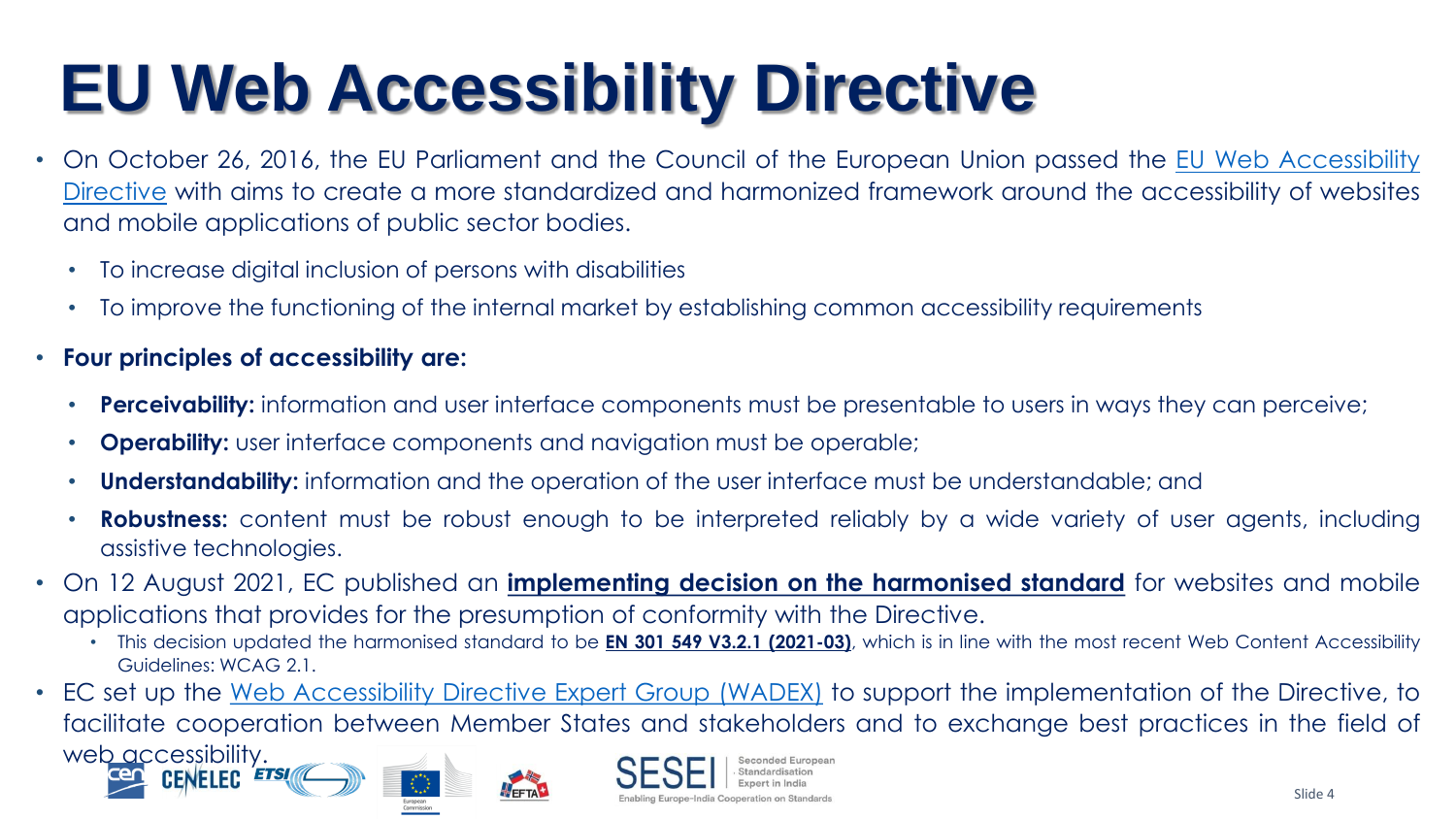# **European Accessibility Act**

- On June 7, 2019, European Union formally adopted the **European [Accessibility](https://eur-lex.europa.eu/legal-content/EN/TXT/?uri=COM%3A2015%3A0615%3AFIN) Act** with aims to improve the functioning of the internal market for accessible products and services, by removing barriers created by divergent rules in Member States.
	- Directive requires key digital tools, products and services, to be accessible by 2025.

#### **Businesses will benefit from:**

- common rules on accessibility in the EU leading to costs reduction
- easier cross-border trading
- more market opportunities for their accessible products and services

#### **Persons with disabilities and elderly people will benefit from:**

- more accessible products and services in the market
- accessible products and services at more competitive prices
- fewer barriers when accessing transport, education and the open labour market
- more jobs available where accessibility expertise is needed

<https://ec.europa.eu/social/main.jsp?catId=1202>

#### **Products and services covered:**

- Computers and operating systems
- ATMs, ticketing and check-in machines
- Smartphones
- TV equipment related to digital television services
- Telephone services and related equipment
- Access to audio-visual media services such as television broadcast and related consumer equipment
- Services related to air, bus, rail, and waterborne passenger transport
- Banking services
- E-books
- Online shopping websites and mobile

Seconded European applications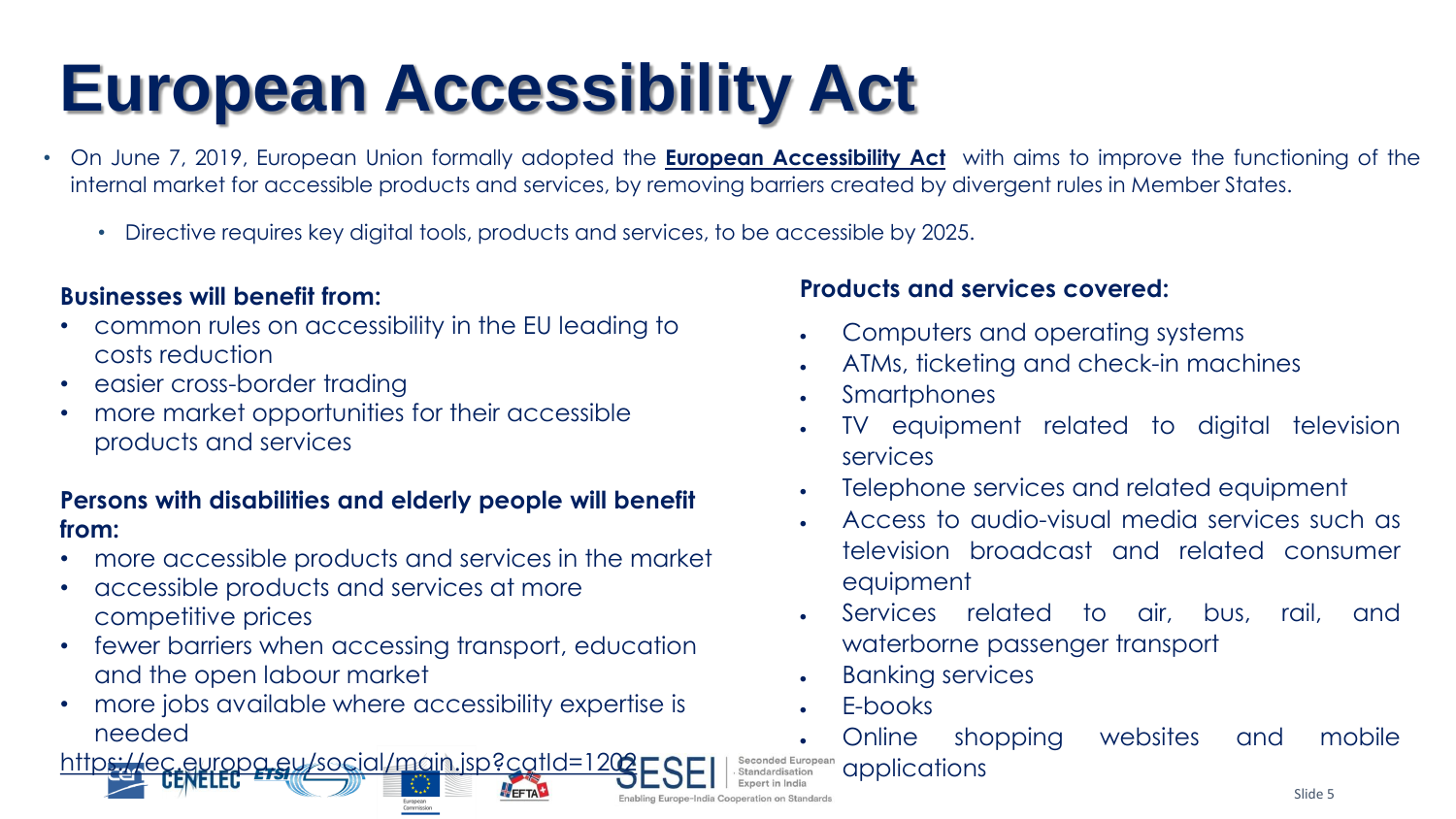

### **New Strategy for the Rights of Persons with Disabilities 2021- 2030**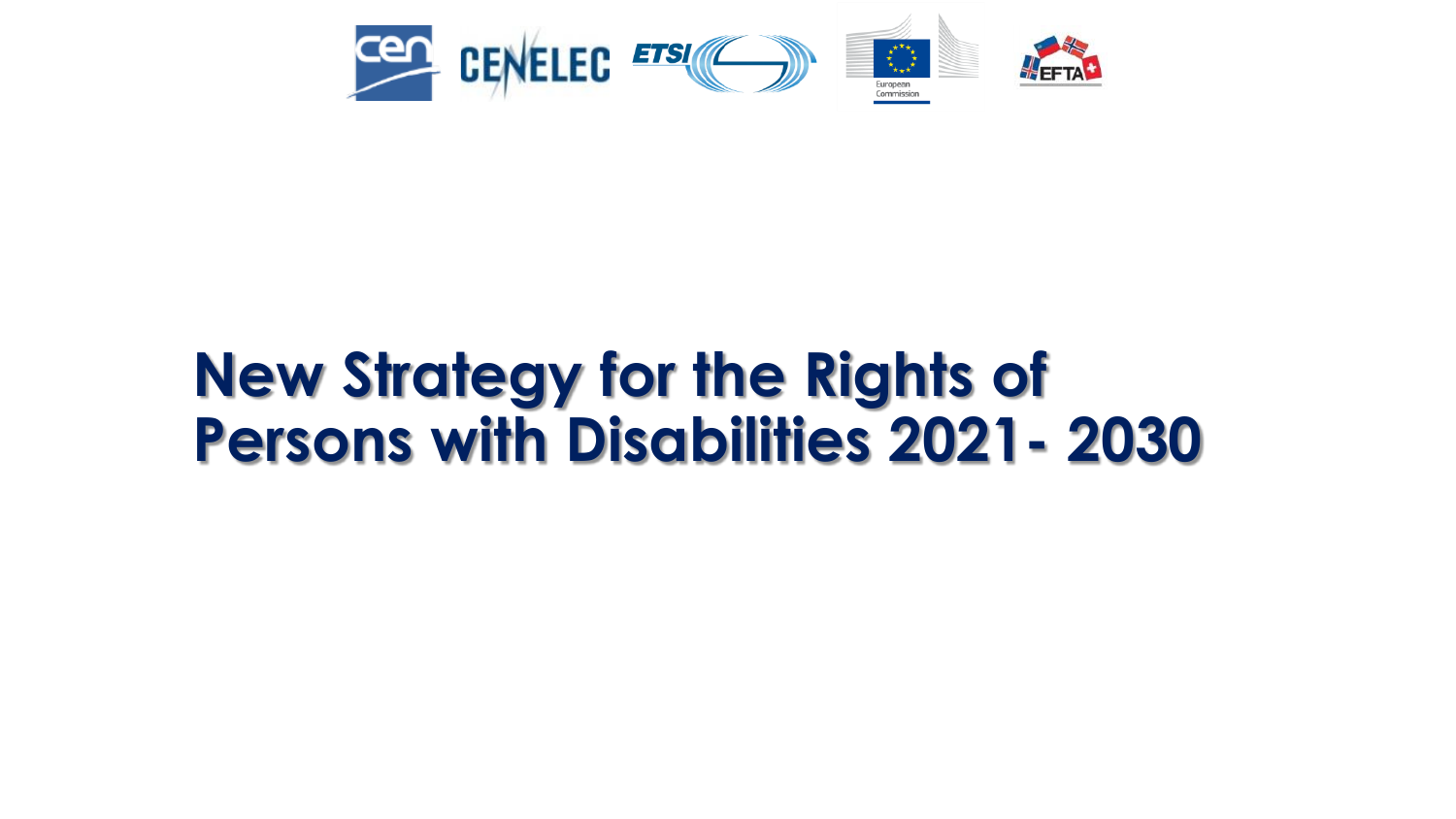### **New Strategy for the Rights of Persons with Disabilities 2021- 2030**

- In March 2021, European Commission published "**EU Strategy for the Rights of Persons with [Disabilities](file:///C:/Users/Nitin%20Sharma/Downloads/EDS%20news%20item%20ETR%20final%20(1).pdf) 2021-2030**" to ensure their full participation in society, on an equal basis with others in the EU and beyond.
	- New strategy builds upon the work done on the basis of the Disability Strategy [2010-2020.](https://eur-lex.europa.eu/legal-content/EN/TXT/?uri=LEGISSUM%3Aem0047)
- **Ten years strategy focuses on the three main themes:**
	- **EU rights:**
		- Be able to move to another EU country.
		- Participate in political elections
	- **Independent living and autonomy:**
		- Participate in the labour market.
		- Learn new skills for new jobs
	- **Non-discrimination and equal opportunities:**
		- to protect persons with disabilities from any form of discrimination and violence and
		- to ensure equal opportunities in and access to justice, education, culture, sport and tourism.
- Slide 7 • Strategy supports implementation by the EU and its Member States of the United Nations Convention on the Rights of Persons with Disabilities at both EU and national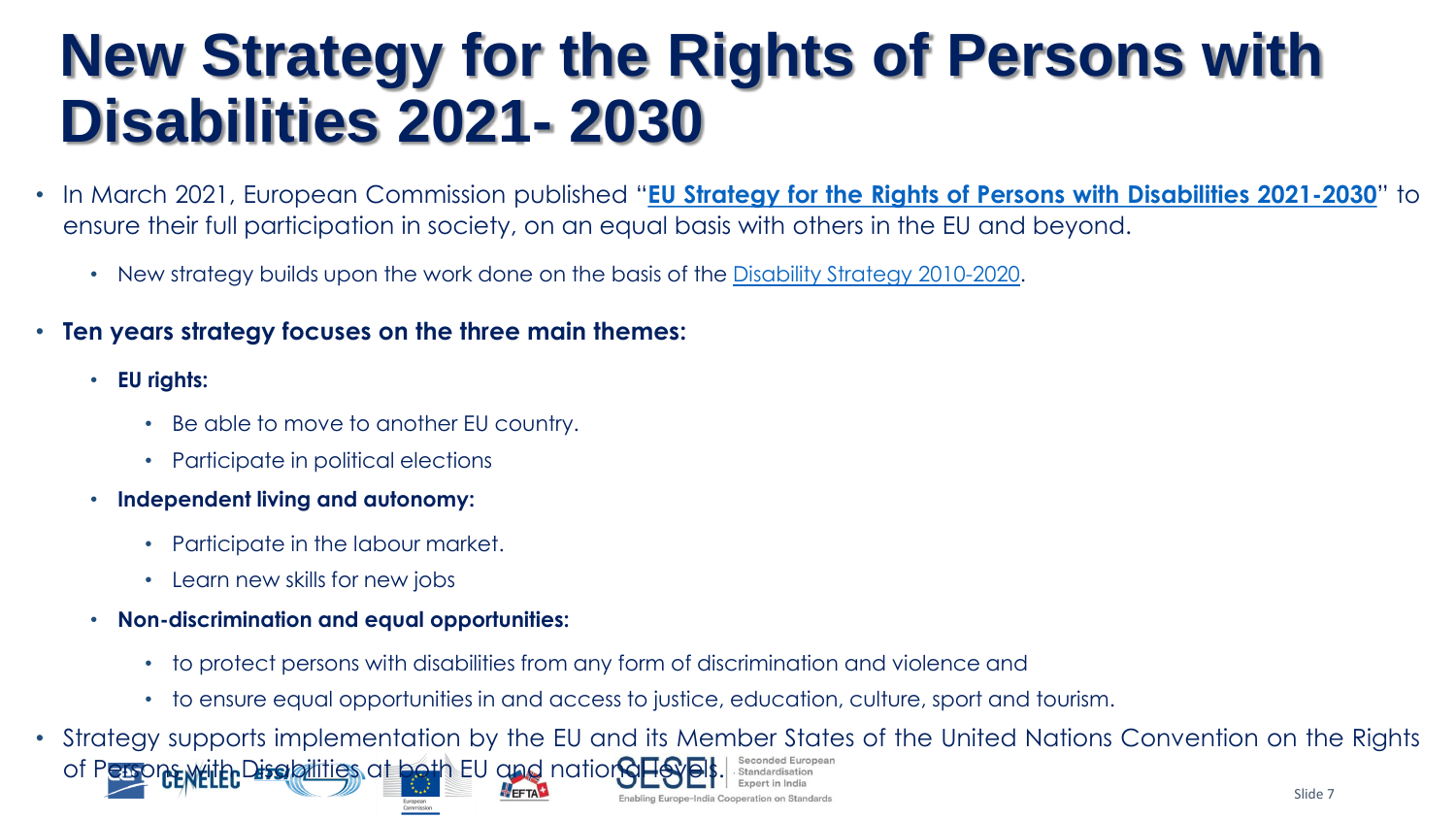

### **Accessibility related standardization work at EU level**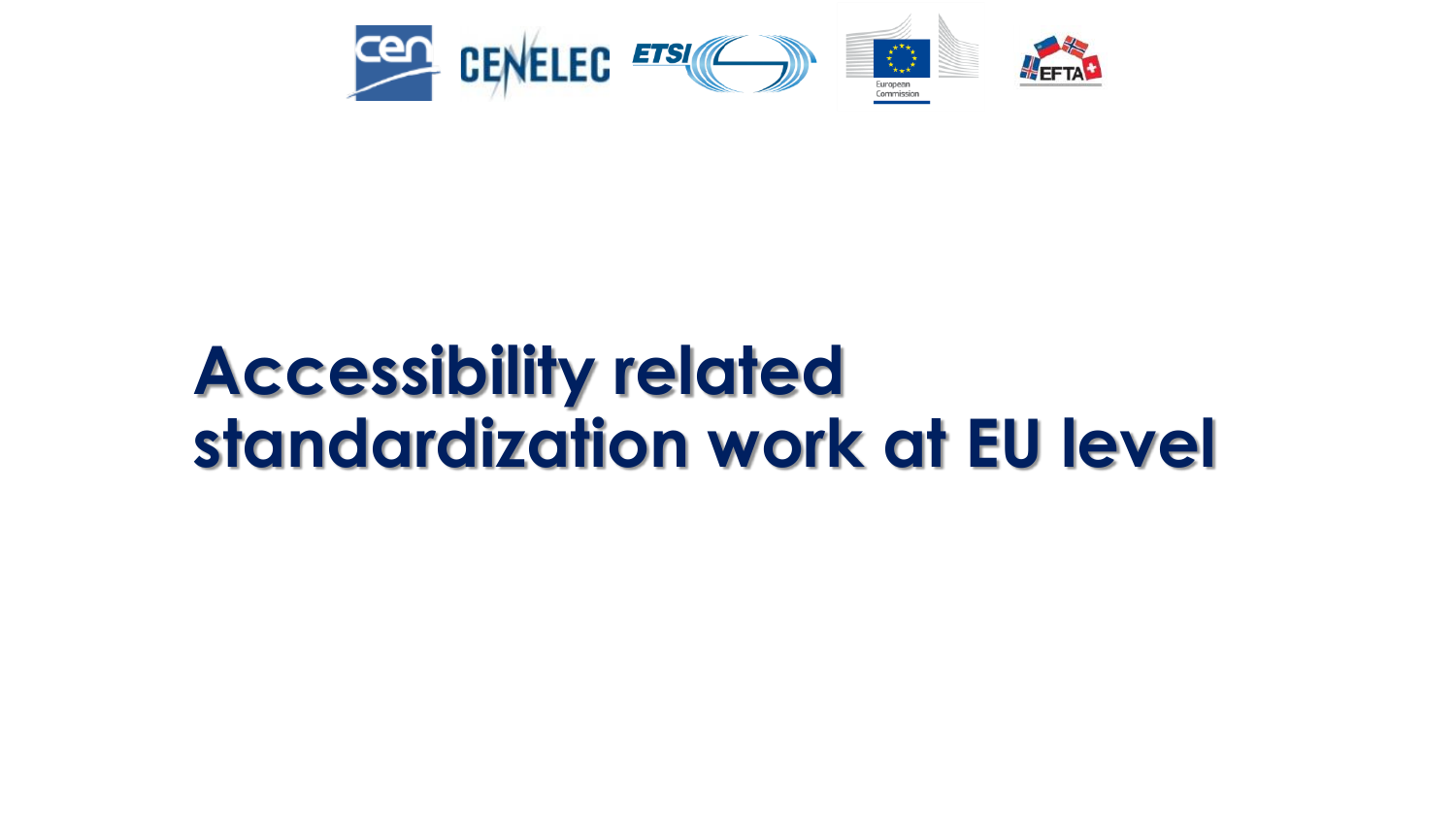### **Mandates**

- **[M/376:](https://ec.europa.eu/growth/tools-databases/mandates/index.cfm?fuseaction=search.detail&id=333)** Accessibility requirements for public procurement of products and services in the ICT domain;
- **[M/420:](https://ec.europa.eu/growth/tools-databases/mandates/index.cfm?fuseaction=search.detail&id=392)** Accessibility requirements for public procurement in the built environment (including transport infrastructures)
- **[M/473:](https://ec.europa.eu/growth/tools-databases/mandates/index.cfm?fuseaction=search.detail&id=461)** To apply Design for All in relevant standardization initiatives;
- **[M/554:](https://ec.europa.eu/growth/tools-databases/mandates/index.cfm?fuseaction=search.detail&id=577)** Accessibility of the websites and mobile applications of public sector bodies

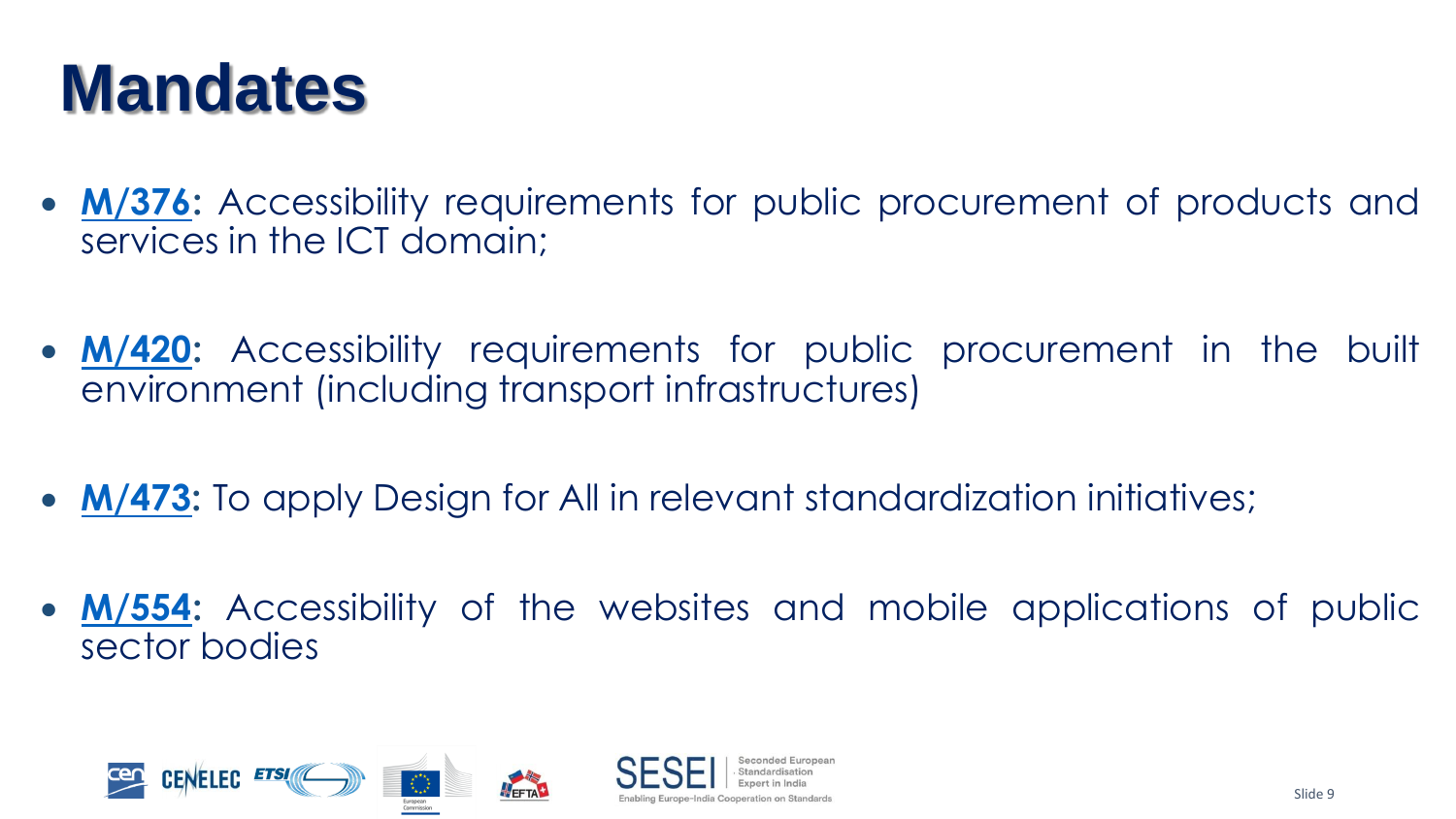# **CEN/CENELEC work**

#### **Strategic Advisory Group on Accessibility' (SAGA):**

- In 2011, the CEN/BT/Working Group 213 'Strategic Advisory Group on Accessibility' (SAGA) was created by the CEN Technical Board (BT), in line with the CEN policy on horizontal issues in standardization, and with the full participation of representatives of the CENELEC/BT and ETSI Board.
- SAGA is an advisory and coordinating body to the CEN and CENELEC BTs on political and strategic matters related to 'Accessibility'.
- to help guide standardizers, SAGA has created a simple brochure '**How to address accessibility in [standardization](https://www.cencenelec.eu/media/CEN-CENELEC/Areas%20of%20Work/CEN-CENELEC%20Topics/Accessibility/Intro/Quicklinks%20Guides/brochure_saga_acces.pdf)**', which covers the material available to standardizers to help address accessibility in their work.
- SAGA will work within three major areas in 2020-2022:
	- 1. Continue to promote the design for all (M/473) approach
	- 2. Continue to raise awareness of accessibility issues in European standardization
	- 3. Standardization in support of the European Accessibility Act (EAA)

#### **[CEN/CLC/JTC](https://standards.cencenelec.eu/dyn/www/f?p=205:7:0::::FSP_ORG_ID:2274045&cs=1722202B1DF8AC2E85DFDF297E8F7B95B) 11 -Accessibility in the built environment:**

- Responsible for the standardization activities of Mandate M/420 Phase II.
- **Published standards:**
- **CEN/TR [17621:2021](https://standards.cencenelec.eu/dyn/www/f?p=205:110:0::::FSP_PROJECT:65252&cs=1BDC7CB6A2B4C7180C9F15F4D76955BEC)** (WI=JT011002): Accessibility and usability of the built environment Technical performance criteria and specifications
- **CEN/TR [17622:2021](https://standards.cencenelec.eu/dyn/www/f?p=205:110:0::::FSP_PROJECT:72494&cs=1824D0D987552C023CD00B9585B51D4CB)** (WI=JT011003): Accessibility and usability of the built environment Conformity assessment
- **EN [17210:2021](https://standards.cencenelec.eu/dyn/www/f?p=205:110:0::::FSP_PROJECT:65077&cs=12B383BC5BA5C8664FC636BD53111B23D)** (WI=JT011001): Accessibility and usability of the built environment Functional requirements





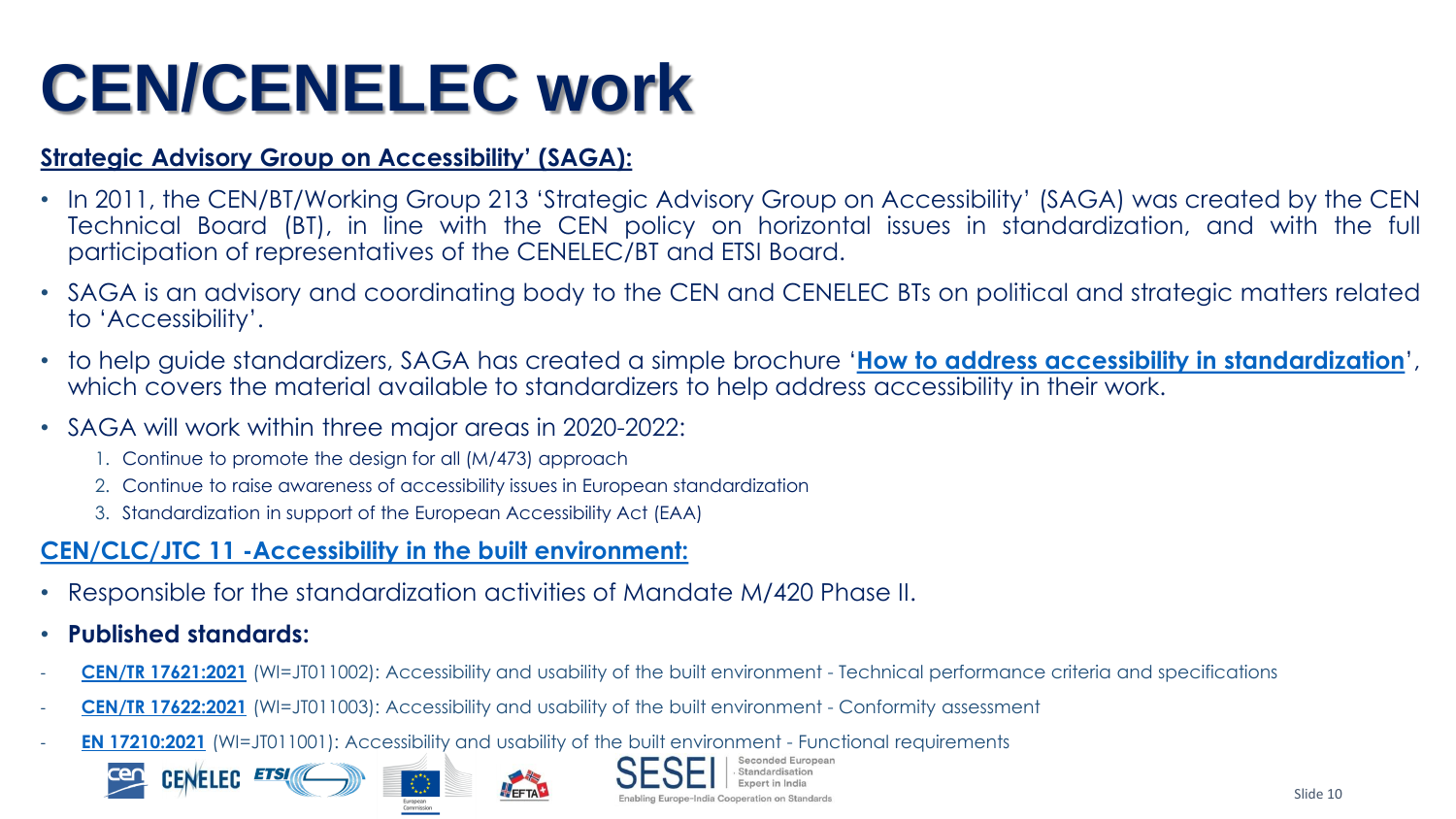# **CEN/CENELEC work**

**[CEN/CLC/ETSI/JWG](https://standards.cencenelec.eu/dyn/www/f?p=205:32:0::::FSP_ORG_ID,FSP_LANG_ID:855949,25&cs=13B53D7BA6C19E631C9C6010E009CA186) on e-Accessibility:** Responsible for the standardization activities of Mandate M/376.

#### • **Published standards:**

- **EN [301549:2021](https://standards.cencenelec.eu/dyn/www/f?p=205:110:0::::FSP_PROJECT:72841&cs=1CECAE8F0020ADBC373E305AEEBB0442E)** (WI=JWEAC008): Accessibility requirements for ICT products and services
- **[CEN/CLC/ETSI](https://standards.cencenelec.eu/dyn/www/f?p=205:110:0::::FSP_PROJECT:37054&cs=1BAA610CD516426825AE97A0EE8F78C36) TR 101551:2014** (WI=JWEAC003): Guidelines on the use of accessibility award criteria suitable for public procurement of ICT products and services in Europe
- **[CEN/CLC/ETSI/TR](https://standards.cencenelec.eu/dyn/www/f?p=205:110:0::::FSP_PROJECT:37055&cs=1B01C807C9CB20A50C1A7059541207293) 101 552:2014** (WI=JWEAC004): Guidance for the application of conformity assessment to accessibility requirements for public procurement of ICT products and services in Europe

**CEN/TC 293 – Assistive products and [accessibility:](https://standards.cencenelec.eu/dyn/www/f?p=205:7:0::::FSP_ORG_ID:6274&cs=1DA9319C3F7CA61FB811523B29BFE6820)** responsible for Standardization in the field of assistive products and related services including interoperability/interface between assistive and mainstream products to achieve accessibility.

#### • **Published standards:**

- **EN ISO [10535:2021](https://standards.cencenelec.eu/dyn/www/f?p=205:110:0::::FSP_PROJECT:64348&cs=1C1E50DB8AF1228BBBD8FB5D2CF081EE8)** (WI=00293064): Assistive products Hoists for the transfer of persons Requirements and test methods (ISO 10535:2021)
- **EN ISO [11199-1:2021](https://standards.cencenelec.eu/dyn/www/f?p=205:110:0::::FSP_PROJECT:68992&cs=132AC9FB4DD6112DEAA0D7CD3887F96C5)** (WI=00293067): Assistive products for walking manipulated by both arms Requirements and test methods Part 1: Walking frames (ISO 11199-1:2021)
- **EN ISO [11199-2:2021](https://standards.cencenelec.eu/dyn/www/f?p=205:110:0::::FSP_PROJECT:68995&cs=133CE22DF6F2CEE61CE3026EB0E4DB8A1)** (WI=00293068): Assistive products for walking manipulated by both arms Requirements and test methods Part 2: Rollators (ISO 11199-2:2021)
- **EN ISO [20342-1:2019](https://standards.cencenelec.eu/dyn/www/f?p=205:110:0::::FSP_PROJECT:64346&cs=100FC375A7C026BBE8A3298668D19DBA4)** (WI=00293063): Assistive products for tissue integrity when lying down Part 1: General Requirements (ISO 20342- 1:2019)
- **EN ISO [21801-1:2021](https://standards.cencenelec.eu/dyn/www/f?p=205:110:0::::FSP_PROJECT:72294&cs=19F8D5D96024471F1803E2F82D92F234E)** (WI=00293074): Cognitive accessibility Part 1: General guidelines (ISO 21801-1:2020)

FFTA

- **EN ISO [21802:2021](https://standards.cencenelec.eu/dyn/www/f?p=205:110:0::::FSP_PROJECT:73098&cs=1FADE4122507B298DABAF4B636CF72F97)** (WI=00293076): Assistive products Guidelines on cognitive accessibility Daily time management (ISO 21802:2019)
- **EN ISO [22748:2021](https://standards.cencenelec.eu/dyn/www/f?p=205:110:0::::FSP_PROJECT:66492&cs=1F82CC186E1165F30CAE0AE43F6AC6DCC)** (WI=00293065): Absorbent incontinence products for urine and/or faeces Product type names and illustrations (ISO 22748:2021)
- **EN** [12182:2012](https://standards.cencenelec.eu/dyn/www/f?p=205:110:0::::FSP_PROJECT:30940&cs=1C9F66DBCA451AD8BD3A73A5B82AD5C71) (WI=00293044): Assistive products for persons with disability General requirements and test methods
- **EN ISO [9999:2016](https://standards.cencenelec.eu/dyn/www/f?p=205:110:0::::FSP_PROJECT:37823&cs=1466BB9AFD5F64E75C8B588BF6A4DB6C4)** (WI=00293056): Assistive products for persons with discriptive Classification and terminology (ISO 9999:2016)<br>**CENELEC ETS! Expert in India**



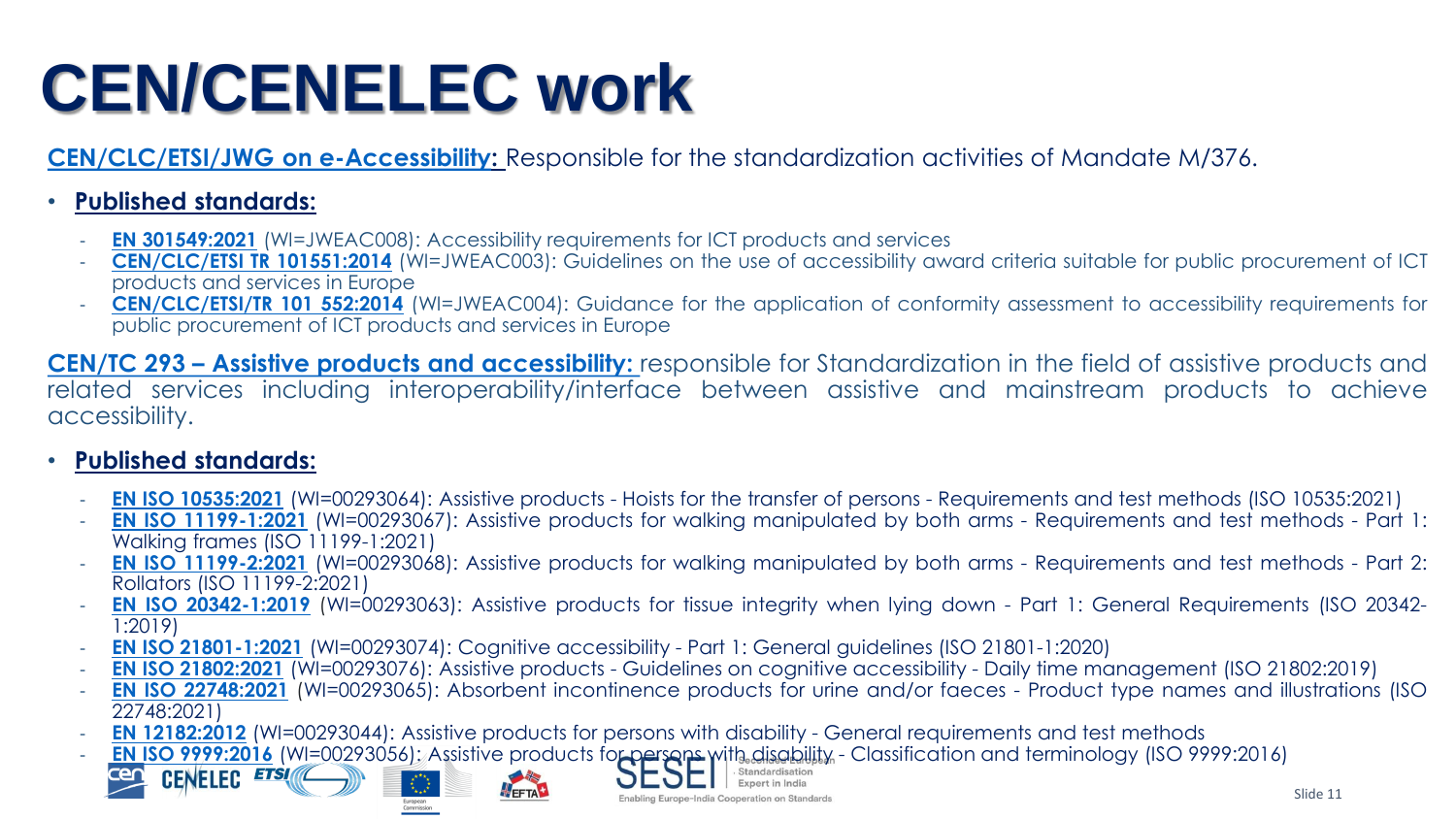# **CEN/CENELEC work**

#### **[CEN/TC](https://standards.cencenelec.eu/dyn/www/f?p=205:7:0::::FSP_ORG_ID:6296&cs=1ECEDB03AF3B4688A169454DCD2A94675) 315 'Spectator facilities':**

• drafted a Technical Report, **CEN/TR [15913:2009](https://standards.cencenelec.eu/dyn/www/f?p=CEN:110:0::::FSP_PROJECT,FSP_ORG_ID:32554,6296&cs=19188380E1B708F6CF911C08D18C787A8) 'Spectator facilities - Layout criteria for viewing area for spectators with special needs'.**

#### **[CEN/TC](https://standards.cencenelec.eu/dyn/www/f?p=205:7:0::::FSP_ORG_ID:5994&cs=1F29FAC9CFD9317AE1AC60301E4E95386) 10 'Lifts, escalators and moving walks':**

- EN [81-70:2021](https://standards.cencenelec.eu/dyn/www/f?p=CEN:110:0::::FSP_PROJECT,FSP_ORG_ID:66363,5994&cs=194154A171F561E5426E3B23FE2FCA6A4) 'Safety rules for the construction and installations of lifts Particular applications for passenger and goods **passenger lifts – Part 70: Accessibility to lifts for persons including persons with disability'.**
- EN [81-82:2013](https://standards.cencenelec.eu/dyn/www/f?p=CEN:110:0::::FSP_PROJECT,FSP_ORG_ID:34613,5994&cs=1B92D3C02F48C904ACAE4A733890B0941) on 'Safety rules for the construction and installation of lifts Existing lifts Part 82: Improvement of the **accessibility of existing lifts for persons including persons with disability'**,

#### **[CEN/TC](https://standards.cencenelec.eu/dyn/www/f?p=205:7:0::::FSP_ORG_ID:6301&cs=1BAEBFD72D540A02FA73DBF8A9D7D4CD3) 320: Transport – Logistics and services:**

• Currently developing **FprEN [17478](https://standards.cencenelec.eu/dyn/www/f?p=CEN:110:0::::FSP_PROJECT,FSP_ORG_ID:69005,6301&cs=1284F1454FB82332D1B2016E9F4510154) 'Transport Services - Customer communications for passenger transport services - A Universal Design approach'***.*

#### **[CEN/TC](https://standards.cencenelec.eu/dyn/www/f?p=205:7:0::::FSP_ORG_ID:6104&cs=1DE0B1DD84DBF1A3215C0969AEA69A04D) 122: Ergonomics:**

• developing standards in the field of ergonomics principles and requirements for the design of work systems and work environments, including machinery and personal protective equipment, to promote the health, safety and well-being of the human operator and the effectiveness of the work systems de European Enabling Europe-India Cooperation on Standards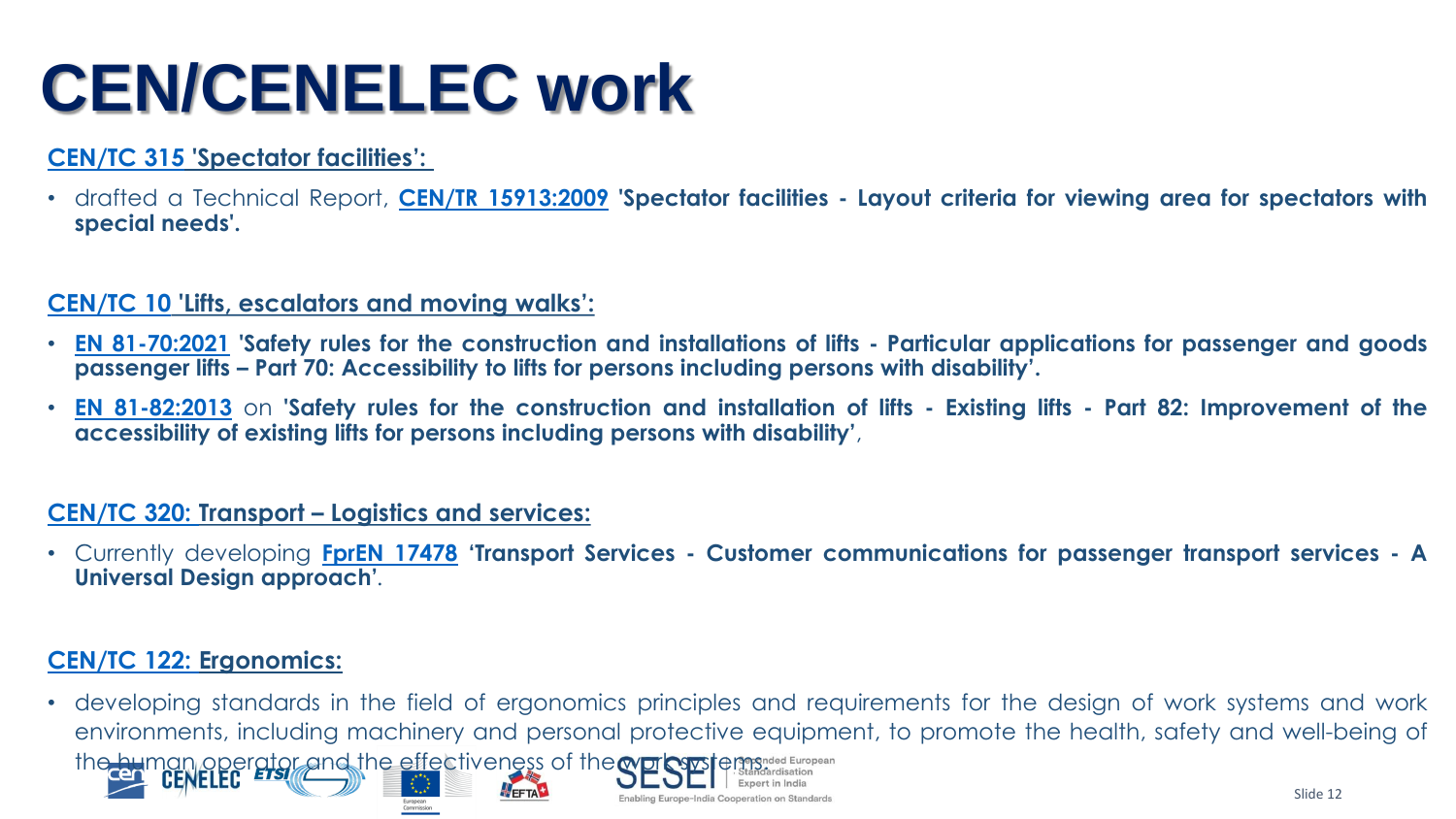# **ETSI work**

#### **ETSI Technical Committee Human Factors (TC HF) :**

- ETSI TC HF champions the importance of ensuring that developments in technology are usable and accessible to all people in society, including the elderly, the young and those with disabilities.
- focuses on support for the use of services and devices by people with cognitive impairments.

#### **EN 301 549: Accessibility requirements for ICT products and services**

- EN 301 549 draws heavily from the Web Content [Accessibility](https://www.w3.org/TR/WCAG21/) Guidelines v2.1, published by the W3C and known as WCAG 2.1.





FETA



Seconded European Standardication

| List of standards published by ETSI TC HF |                                                                   |                                                                                                                                                                      |
|-------------------------------------------|-------------------------------------------------------------------|----------------------------------------------------------------------------------------------------------------------------------------------------------------------|
| <b>S. No.</b>                             | <b>ETSI</b> deliverable                                           | Title                                                                                                                                                                |
| 1                                         | ETSI TR 101 550 V1.1.3<br>$(2021 - 07)$                           | Documents relevant to EN 301 549 (V1.1.1) "Accessibility<br>requirements suitable for public procurement of ICT<br>products and services in Europe"                  |
| $\overline{2}$                            | ETSI TR 101 550 V1.1.2<br>$(2021 - 05)$                           | Documents relevant to EN 301 549 (V1.1.1) "Accessibility<br>requirements suitable for public procurement of ICT<br>products and services in Europe"                  |
| 3                                         | ETSI EN 301 549 V3.2.1<br>$(2021 - 03)$                           | Accessibility requirements for ICT products and services                                                                                                             |
| 4                                         | <b>ETSI TR 103 455 V1.1.1</b><br>$(2020-09)$                      | Human Factors (HF); Smart cities and communities;<br>Standardization for citizens and consumers                                                                      |
| 5                                         | ETSI EN 301 549 V3.1.1<br>$(2019-11)$                             | Accessibility requirements for ICT products and services                                                                                                             |
| $\boldsymbol{6}$                          | EG <sub></sub><br>203<br>499<br><b>ETSI</b><br>$V1.1.1$ (2019-08) | Human Factors (HF); User-centred terminology for existing<br>and upcoming ICT devices, services and applications                                                     |
| $\overline{7}$                            | ETSI EN 301 549 V2.1.2<br>$(2018-08)$                             | Accessibility requirements for ICT products and services                                                                                                             |
| 8                                         | ETSI TR 103 349 V1.1.1<br>$(2016-12)$                             | Human Factors (HF); Functional needs of people with<br>cognitive disabilities when using mobile ICT devices for an<br>improved user experience in mobile ICT devices |
| 9                                         | 350<br><b>ETSI EG 203</b><br>$V1.1.1 (2016-11)$                   | Human Factors (HF); Guidelines for the design of mobile<br>ICT devices and their related applications for people with<br>cognitive disabilities                      |
| 10                                        | <b>ETSI TR 102 575 V1.2.1</b><br>$(2016 - 03)$                    | Human Factors (HF); An IP-based text telephony solution<br>known as "Reliable RTT"                                                                                   |